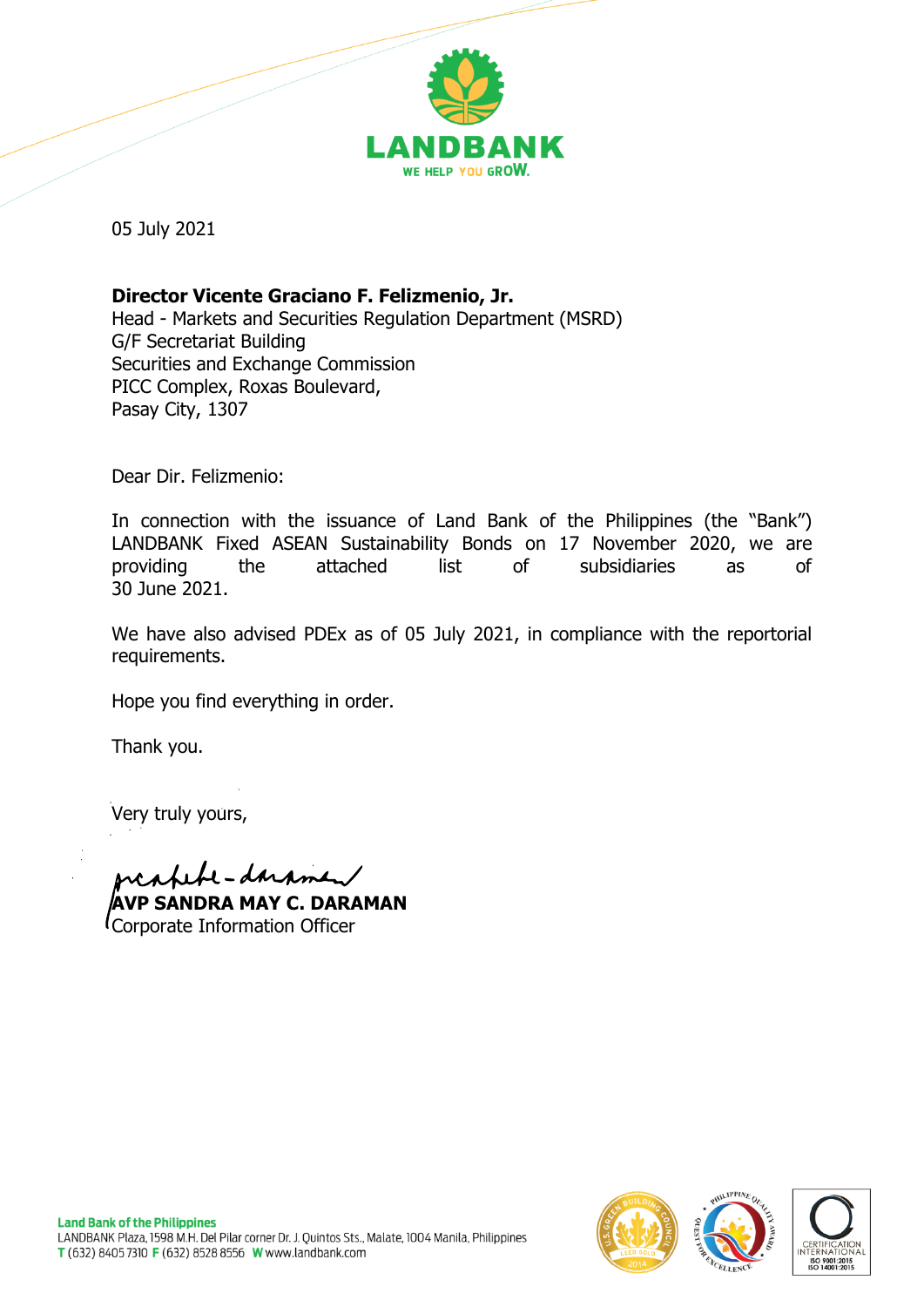# **COVER SHEET**

|                                               |                      |  |                   |                |                  |   |              |                                                           |                          |          |              |     |   |   |                       |                |   |   |                                                       |                   |         |          |              | R                                 |              | 3 | 8 | 4 | 4 |
|-----------------------------------------------|----------------------|--|-------------------|----------------|------------------|---|--------------|-----------------------------------------------------------|--------------------------|----------|--------------|-----|---|---|-----------------------|----------------|---|---|-------------------------------------------------------|-------------------|---------|----------|--------------|-----------------------------------|--------------|---|---|---|---|
|                                               |                      |  |                   |                |                  |   |              |                                                           |                          |          |              |     |   |   |                       |                |   |   |                                                       |                   |         |          |              | S.E.C. Registration Number        |              |   |   |   |   |
|                                               | L.                   |  | $A \mid N \mid D$ |                |                  |   |              | B A N K                                                   |                          |          | $\mathbf{O}$ | l F |   |   | T H                   | Е              |   | P | H                                                     | $\mathbf{I}$      | L       | Ш        | P            | P                                 |              | N | Е | S |   |
|                                               |                      |  |                   |                |                  |   |              |                                                           |                          |          |              |     |   |   |                       |                |   |   |                                                       |                   |         |          |              |                                   |              |   |   |   |   |
|                                               |                      |  |                   |                |                  |   |              |                                                           |                          |          |              |     |   |   |                       |                |   |   |                                                       |                   |         |          |              |                                   |              |   |   |   |   |
|                                               |                      |  |                   |                |                  |   |              |                                                           |                          |          |              |     |   |   |                       |                |   |   |                                                       |                   |         |          |              |                                   |              |   |   |   |   |
|                                               |                      |  |                   |                |                  |   |              |                                                           |                          |          |              |     |   |   | (Company's Full Name) |                |   |   |                                                       |                   |         |          |              |                                   |              |   |   |   |   |
|                                               |                      |  | 1                 | $5\phantom{1}$ | $\boldsymbol{9}$ | 8 |              | M                                                         |                          | н        |              |     | D | Е |                       |                | P |   | L                                                     | $\mathsf{A}$      | R       |          | $\mathbf{C}$ | $\mathbf{o}$                      | $\mathsf{R}$ |   |   |   |   |
|                                               |                      |  | $Q$ U             | $\mathbf{I}$   | N                | T | $\mathbf{o}$ | $\mathbf{s}$                                              |                          | S        | $\mathbf T$  | S   |   |   | M A                   |                | L | A | $\mathsf{T}$                                          | E                 |         | <b>M</b> | $\mathbf{A}$ | N                                 | I            | L | A |   |   |
|                                               |                      |  |                   |                |                  |   |              |                                                           |                          |          |              |     |   |   |                       |                |   |   | (Business Address: No. Street City / Town / Province) |                   |         |          |              |                                   |              |   |   |   |   |
| <b>SANDRA MAY C. DARAMAN</b>                  |                      |  |                   |                |                  |   |              |                                                           |                          |          |              |     |   |   |                       |                |   |   |                                                       | +63 (2) 8405-7206 |         |          |              |                                   |              |   |   |   |   |
| Contact Person                                |                      |  |                   |                |                  |   |              |                                                           | Company Telephone Number |          |              |     |   |   |                       |                |   |   |                                                       |                   |         |          |              |                                   |              |   |   |   |   |
| 1                                             | $\mathbf{2}$         |  | 3                 | $\mathbf 1$    |                  |   |              |                                                           |                          |          |              |     |   |   | 1                     | $\overline{7}$ | C |   |                                                       |                   |         |          |              |                                   |              |   |   |   |   |
| Month<br>Day<br><b>Fiscal Year</b>            |                      |  |                   |                |                  |   |              | <b>FORM TYPE</b><br>Month<br>Day<br><b>Annual Meeting</b> |                          |          |              |     |   |   |                       |                |   |   |                                                       |                   |         |          |              |                                   |              |   |   |   |   |
|                                               |                      |  |                   |                |                  |   |              |                                                           |                          |          |              |     |   |   |                       |                |   |   | Secondary License Type, if                            |                   |         |          |              |                                   |              |   |   |   |   |
|                                               |                      |  |                   |                |                  |   |              |                                                           |                          |          |              |     |   |   |                       | Applicable     |   |   |                                                       |                   |         |          |              |                                   |              |   |   |   |   |
|                                               |                      |  |                   |                |                  |   |              |                                                           |                          |          |              |     |   |   |                       |                |   |   |                                                       |                   |         |          |              |                                   |              |   |   |   |   |
| Doc.                                          | Dept. Requiring this |  |                   |                |                  |   |              |                                                           |                          |          |              |     |   |   |                       |                |   |   |                                                       |                   |         |          |              | Amended Articles Number/Section   |              |   |   |   |   |
|                                               |                      |  |                   |                |                  |   |              |                                                           |                          |          |              |     |   |   |                       |                |   |   |                                                       |                   |         |          |              | <b>Total Amount of Borrowings</b> |              |   |   |   |   |
|                                               |                      |  |                   |                |                  |   |              |                                                           |                          | Domestic |              |     |   |   |                       |                |   |   |                                                       |                   |         |          |              |                                   |              |   |   |   |   |
| Total No. of Stockholders                     |                      |  |                   |                |                  |   |              |                                                           |                          |          |              |     |   |   |                       |                |   |   |                                                       |                   | Foreign |          |              |                                   |              |   |   |   |   |
| To be accomplished by SEC Personnel concerned |                      |  |                   |                |                  |   |              |                                                           |                          |          |              |     |   |   |                       |                |   |   |                                                       |                   |         |          |              |                                   |              |   |   |   |   |
|                                               |                      |  |                   |                |                  |   |              |                                                           |                          |          |              |     |   |   |                       |                |   |   |                                                       |                   |         |          |              |                                   |              |   |   |   |   |
| File Number                                   |                      |  |                   |                |                  |   |              |                                                           |                          |          |              | LCU |   |   |                       |                |   |   |                                                       |                   |         |          |              |                                   |              |   |   |   |   |
|                                               |                      |  |                   |                |                  |   |              |                                                           |                          |          |              |     |   |   |                       |                |   |   |                                                       |                   |         |          |              |                                   |              |   |   |   |   |
|                                               |                      |  |                   |                | Document I.D.    |   |              |                                                           |                          |          |              |     |   |   | Cashier               |                |   |   |                                                       |                   |         |          |              |                                   |              |   |   |   |   |
|                                               |                      |  |                   |                |                  |   |              |                                                           |                          |          |              |     |   |   |                       |                |   |   |                                                       |                   |         |          |              |                                   |              |   |   |   |   |
|                                               |                      |  |                   |                | <b>STAMPS</b>    |   |              |                                                           |                          |          |              |     |   |   |                       |                |   |   |                                                       |                   |         |          |              |                                   |              |   |   |   |   |
|                                               |                      |  |                   |                |                  |   |              |                                                           |                          |          |              |     |   |   |                       |                |   |   |                                                       |                   |         |          |              |                                   |              |   |   |   |   |
|                                               |                      |  |                   |                |                  |   |              |                                                           |                          |          |              |     |   |   |                       |                |   |   |                                                       |                   |         |          |              |                                   |              |   |   |   |   |

Remarks = pls. use black ink for scanning purposes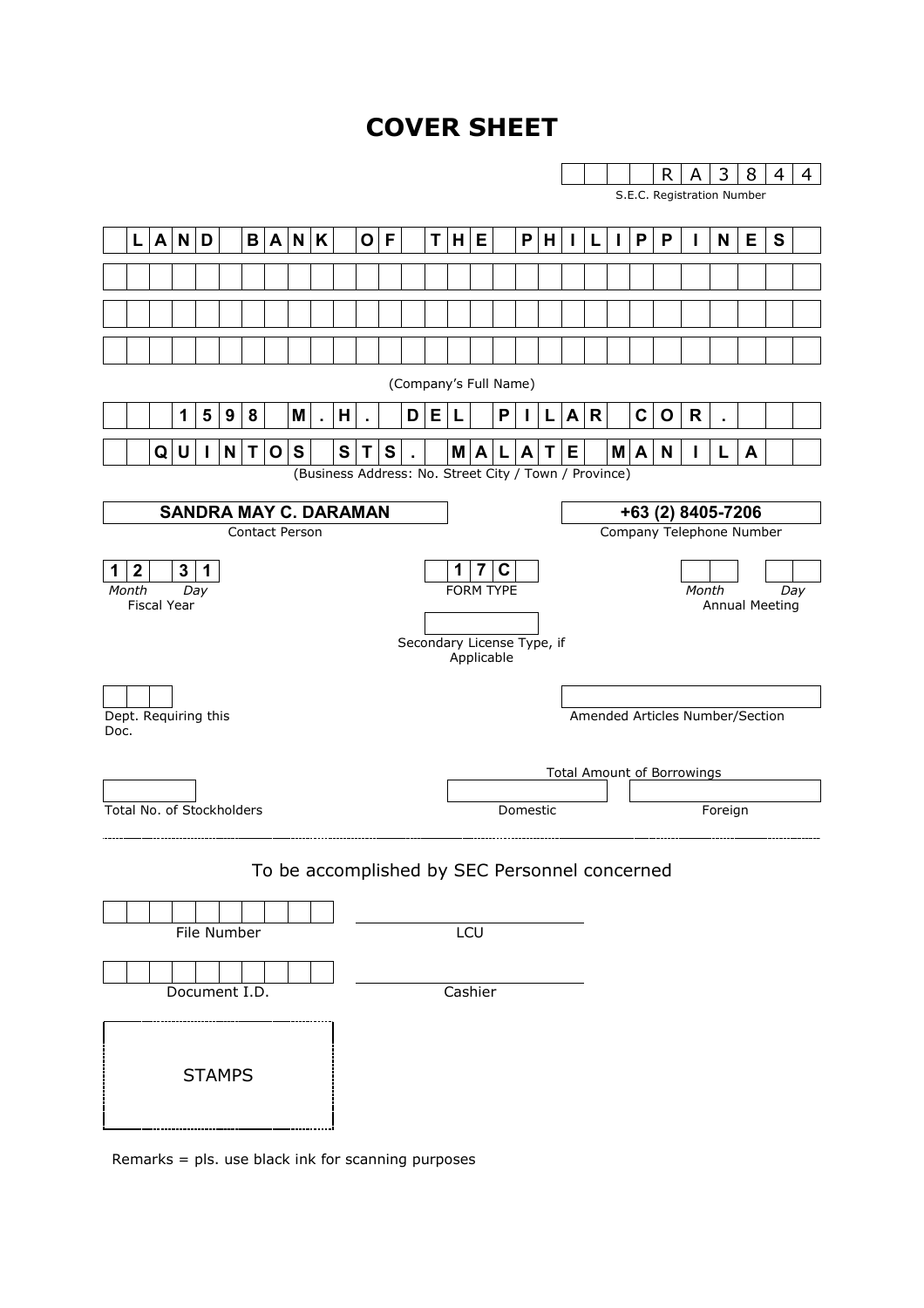#### **SECURITIES AND EXCHANGE COMMISSION**

#### **SEC FORM 17-C**

### **CURRENT REPORT UNDER SECTION 17 OF THE SECURITIES REGULATION CODE AND SRC RULE 17.2(c) THEREUNDER**

1. **05 July 2021** Date of Report (Date of earliest event reported)

- 2. SEC Identification Number **\_\_\_\_\_\_\_\_\_\_\_\_** 3. BIR Tax Identification No. **000 470 349 000**
- 4. **Land Bank of the Philippines** Exact name of issuer as specified in its charter
- 5. **Manila 6.** (SEC Use Only) Province, country or other jurisdiction of incorporation

| 7. LANDBANK Plaza, 1598 M.H del Pilar cor. Dr. J. Quintos Sts., |      |
|-----------------------------------------------------------------|------|
| Malate, Manila, Philippines                                     | 1004 |

Address of principal office **Postal Code** Postal Code

- 8. **+632 8522-0000 / 8551-2200 / 8450-7001** Issuer's telephone number, including area code
- 9. **Not Applicable** Former name or former address, if changed since last report
- 10. Securities registered pursuant to Sections 8 and 12 of the SRC or Sections 4 and 8 of the RSA

Title of Each Class Number of Shares of Common Stock Outstanding and Amount of Debt Outstanding

Industry Classification Code:

11. Indicate the item numbers reported herein:

#### **Item 9. Other Events**

In connection with the issuance of Land Bank of the Philippines (the "Bank") LANDBANK Sustainability Bonds on 17 November 2020, we are providing the Bank's list of subsidiaries as of 30 June 2021, as follows:

- a. LBP Leasing and Finance Corporation
- b. LBP Insurance Brokerage, Inc.
- c. LB Resources Development Corporation
- d. Masaganang Sakahan, Inc.\*
- e. LB Countryside Development Foundation, Inc.
- f. Overseas Filipino Bank (OFBank)

l \* *Deactivated as of 20 February 2020 per GCG Memorandum Order No. 2020-02*